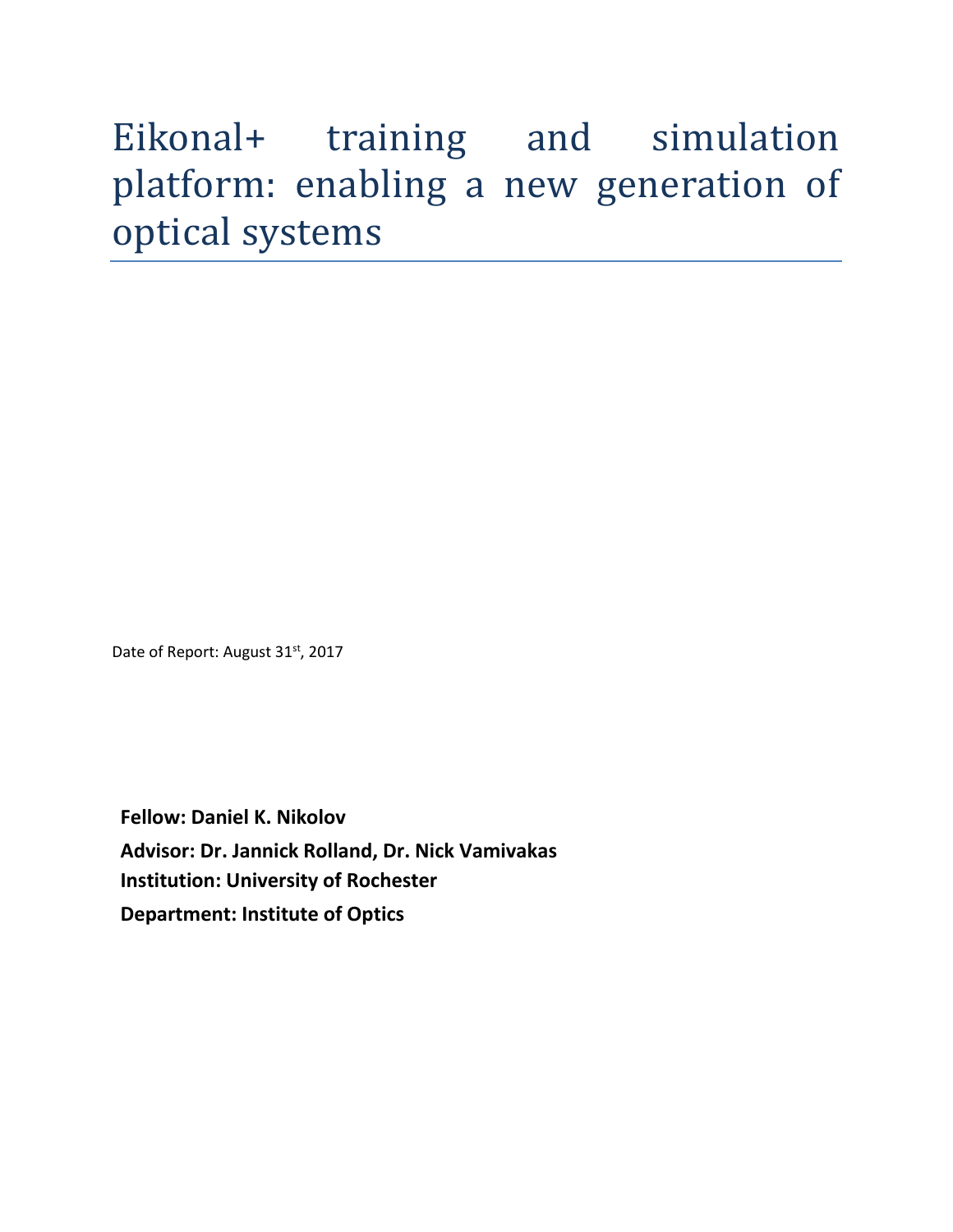## **Contents**

| $\label{eq:1} \mbox{Introduction} \,\, \ldots \,\, \ldots \,\, \ldots \,\, \ldots \,\, \ldots \,\, \ldots \,\, \ldots \,\, \ldots \,\, \ldots \,\, \ldots \,\, \ldots \,\, \ldots \,\, \ldots \,\, \ldots \,\, \ldots \,\, \ldots \,\, \ldots \,\, \ldots \,\, \ldots \,\, \ldots \,\, \ldots \,\, \ldots \,\, \ldots \,\, \ldots \,\, \ldots \,\, \ldots \,\, \ldots \,\, \ldots \,\, \ldots \,\, \ldots \,\, \ldots \,\, \ldots \,\, \ldots \,\, \ldots \,\,$ |  |
|-----------------------------------------------------------------------------------------------------------------------------------------------------------------------------------------------------------------------------------------------------------------------------------------------------------------------------------------------------------------------------------------------------------------------------------------------------------------|--|
|                                                                                                                                                                                                                                                                                                                                                                                                                                                                 |  |
|                                                                                                                                                                                                                                                                                                                                                                                                                                                                 |  |
|                                                                                                                                                                                                                                                                                                                                                                                                                                                                 |  |
|                                                                                                                                                                                                                                                                                                                                                                                                                                                                 |  |
|                                                                                                                                                                                                                                                                                                                                                                                                                                                                 |  |
|                                                                                                                                                                                                                                                                                                                                                                                                                                                                 |  |
|                                                                                                                                                                                                                                                                                                                                                                                                                                                                 |  |
|                                                                                                                                                                                                                                                                                                                                                                                                                                                                 |  |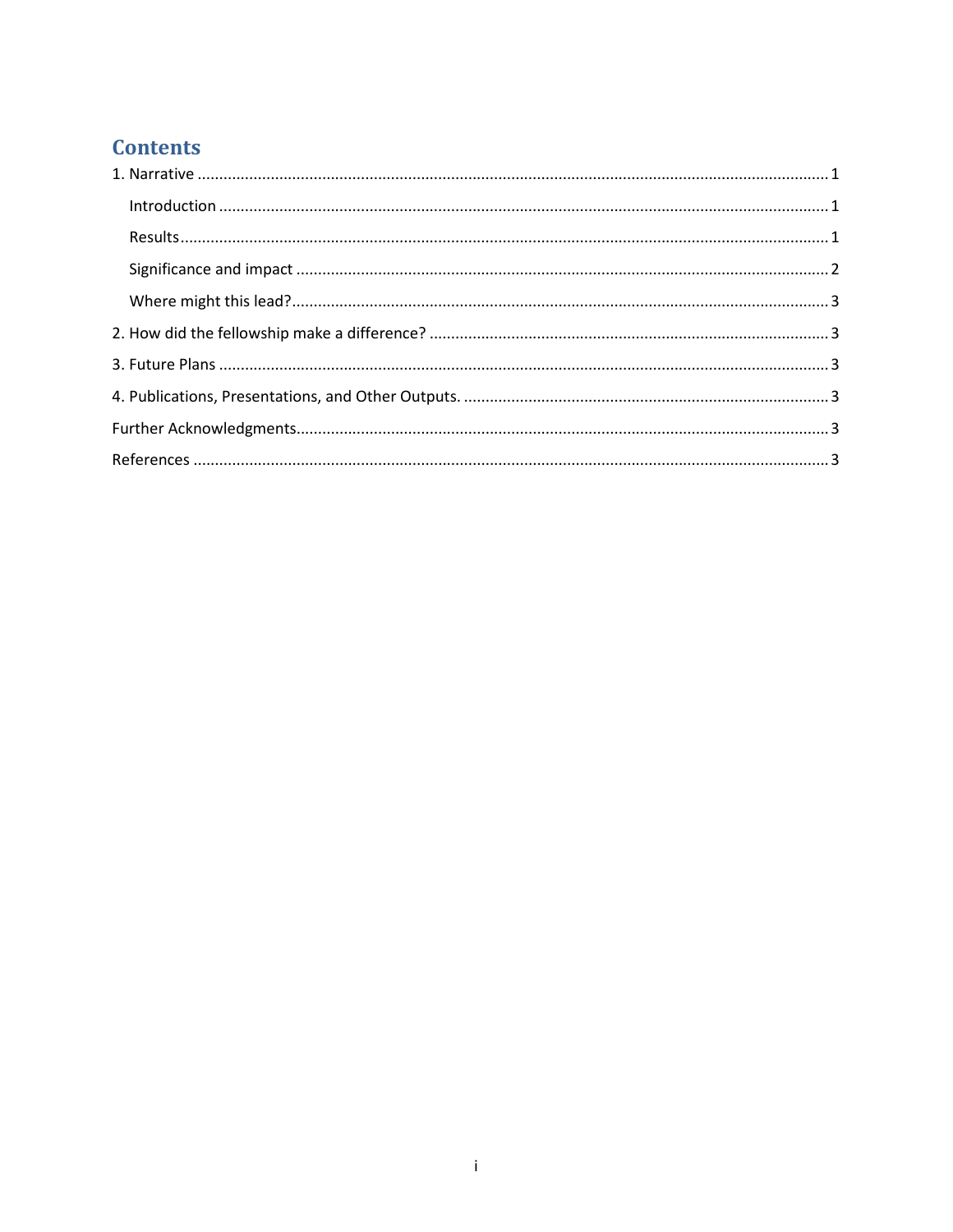## <span id="page-2-0"></span>**1. Narrative**

#### <span id="page-2-1"></span>**Introduction**

The year of 2016 was proclaimed by many to be the year of virtual/augmented reality [Forbes]. The public attention was captured by the idea of wearable and immersive devices that can be used for communication, training, simulation and much more. However, the realization of such AR/VR displays has been staggered due to limitation of the optical/light engine of those devices. Furthermore, head-worn displays are only one example of a new generation of optical systems that require non-traditional technologies to achieve high optical performance, in a compact and light form factor. The development of these technologies requires a new set of optical training and simulation tools that can bridge the gap between computational optics and advanced optical manufacturing and design.

In my work, I have focused on freeform optics and related technologies. Freeform optics can provide broadband, folded, all reflective designs [Bauer14]. Combining technologies can allow for optical systems with unprecedented form factor and performance. In the current work, we have demonstrated the realization of emerging technology for use in freeform based reflective head-worn display designs.

The research requires a new set of computational and experimental tools for design and manufacturing. Specifically, in the current work we are focused on the development of Eikonal+ - an optical/mechanical design platform. Eikonal+ is based on the Eikonal source code that was donated in 2009 to Prof. Rolland by the family of the late Juan Rayces, with whom she worked in 1986 [Rayces87]. We have developed tools that enable the Eikonal+ ray tracing code to interact with external software. Moreover, we have created a new user interface built from the ground up for 3D visualization of complex, folded optical systems.

#### <span id="page-2-2"></span>**Results**

I have demonstrated the realization of light tailoring in freeform head-worn-displays (HWD). The designed components were optimized to have uniform performance over a large range of angle of incidences allowing for use in HWD.

An experimental setup to measure performance was built, meeting the industry standards for characterization. The measurements and theoretical predictions matched well.

The experimental realization of the components is the first step to creating novel freeform based optical devices. In the next step, we have developed computational tools that can allow the integration of the designed components in optical design software. The main platform to achieve this goal is Eikonal+. In a previous work the Eikonal legacy Fortran code was modified and modernized to work on any software or hardware environment. However, a bridge was required between the ray tracing computational backend of Eikonal+ needed for the design of freeform systems and software used to design custom components. The solution was to create an interface layer to serve as a middleman between the Fortran backend code and any other software as shown in Fig. 3 (the green box). This interface layer was realized in Python due to the relative ease of integration with other languages [Python]. As seen in Fig. 3, the user (being a person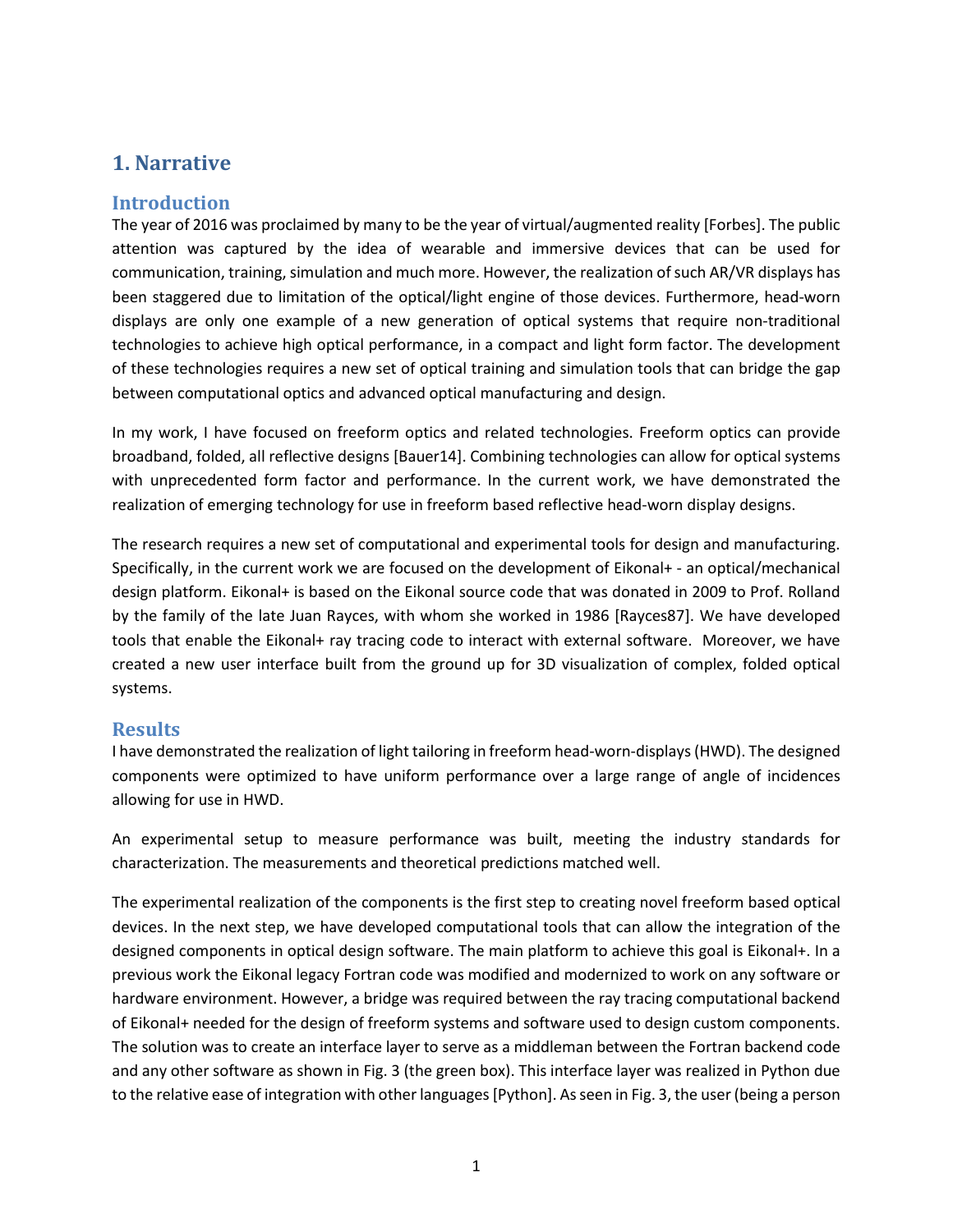or another program/server) can access the backend computational functionality trough this interface layer without the need to modify the low-level Fortran code (blue box). This is an elegant and most importantly portable solution which allows communication with other scientific packages or computational and visualization tools written in any modern programming language (C, C#, C++, Java, Matlab, Mathematica and many more).



**Figure 1. The Eikonal+ workflow. The Python wrapper which was part of the current work is circled in red. The user interacts with the software components on the right of the red dotted line**

Due to the folded non-symmetric nature of most compact freeform designs it was required to also develop a modern visualization tool to display the optical systems in 3D (shown in pink in Fig. 3). The first Windows prototype is shown in Fig. 4a. It includes a system data spreadsheet, the 3D model window and command line access to the Eikonal+ backend functionality. To further expand the capabilities of this visualization tool we chose an industry standard 3D rendering engine [Unity] for a cross-platform user experience that can work on any hardware including AR and VR displays and other wearables. The full user experience is still being developed but a demo is shown in Fig. 4b including hand motion controls enabled by Leap Motion (Plemmons15).



**Figure 2. Eikonal+ 3D User Experience: a) Windows prototype of the UI, b) Unity cross-platform UI and hand motion controls**

#### <span id="page-3-0"></span>**Significance and impact**

The current work was a first step towards demonstrating an optical system that can leverage the novel light tailoring components. Bridging both the physical and the computational gap hasn't been done before and lays the road towards new and exciting generation of optical systems that can achieve high optical performance with compact form factors.